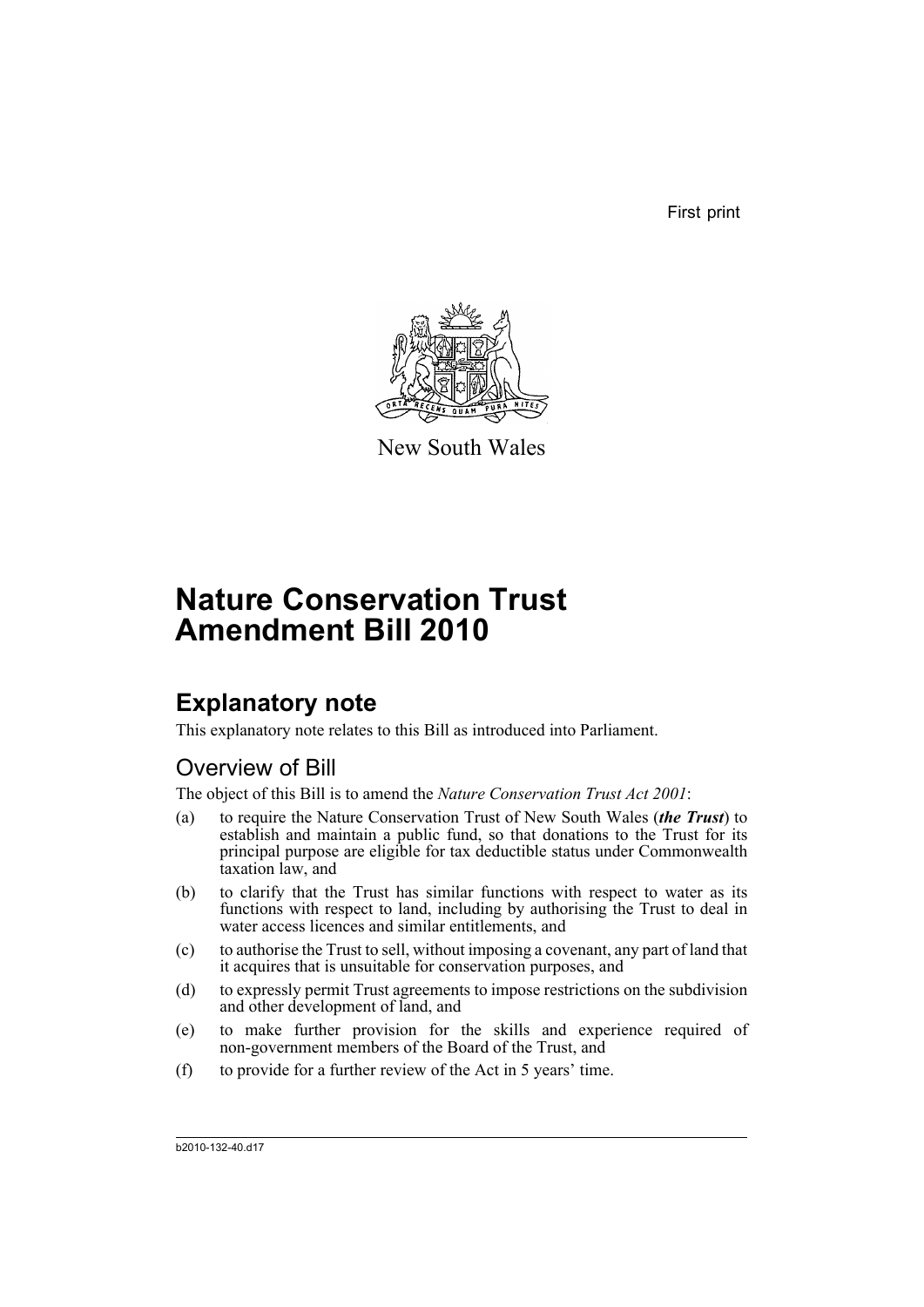Explanatory note

The Bill also amends the *National Parks and Wildlife Act 1974* to make it clear that conservation agreements may make provision for the protection, conservation and management of waters (as well as land).

## Outline of provisions

**Clause 1** sets out the name (also called the short title) of the proposed Act.

**Clause 2** provides for the commencement of the proposed Act on 1 February 2011.

## **Schedule 1 Amendment of Nature Conservation Trust Act 2001 No 10**

#### **Establishment of public fund**

The amendments require the Trust to establish and maintain a public fund for the principal purpose of the Trust. The public fund is to be called the Nature Conservation Trust of New South Wales Public Fund (the *Public Fund*).

The amendments make it clear that the Trust has a single object, which is to protect and enhance natural heritage (including any cultural heritage associated with natural heritage). The object of the Trust is also its principal purpose.

The purpose of the amendments is to ensure that donations made to the Trust, for its principal purpose, are tax deductible under the *Income Tax Assessment Act 1997* of the Commonwealth (the *Commonwealth Income Tax Assessment Act*). For donations to the Public Fund to have tax deductible status under the Commonwealth Income Tax Assessment Act, the Trust must have as its principal purpose the protection and enhancement of the natural environment or a significant aspect of the natural environment.

The amendments include a number of other provisions the object of which is to ensure that donations to the Trust for its principal purpose meet the requirements for tax deductible status. These include:

- (a) a provision that makes it clear that the affairs of the Trust are to be conducted on a not-for-profit basis and that the Public Fund is not-for-profit, and
- (b) a requirement that all gifts of money or property made to the Public Fund for the principal purpose of the Trust, or other contributions made in relation to fundraising events for that principal purpose, be held in the Public Fund and are used only for that principal purpose, and
- (c) a requirement that the Trust not agree to any condition imposed on a gift to the Public Fund (so that a gift can be used only for the principal purpose of the Trust, rather than on the basis of donor preferences), and
- (d) a requirement that the Trust comply with any other requirements made of it under the Commonwealth Income Tax Assessment Act, including by complying with rules made under that Act and by providing statistical information about gifts or contributions made to the Public Fund, and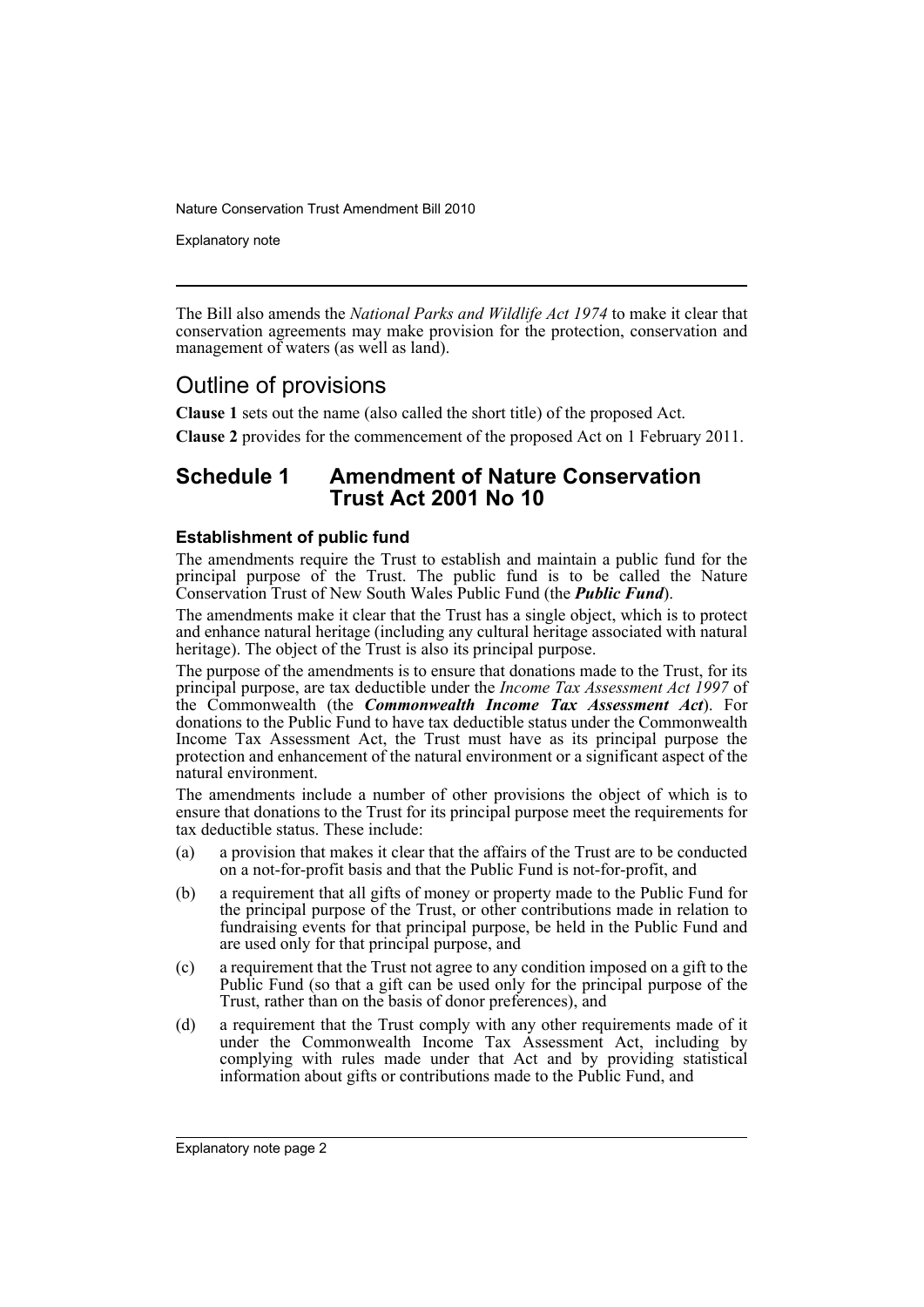Explanatory note

(e) a requirement that, on a winding up of the Trust, all outstanding property held in the Public Fund is to be transferred to another fund with tax deductible status and a similar principal purpose.

The principal amendments described above are contained in **Schedule 1 [2], [6], [12], [17] and [22]**. **Schedule 1 [7]** makes changes to the functions of the Trust that are consequential on the new provisions relating to the Public Fund. **Schedule 1 [1]** inserts definitions used in the provisions. **Schedule 1 [11] and [12]** also replace the term "gift, devise or bequest" with the more general term "gift", so that the new provision that prevents the Trust agreeing to a condition of a gift of money or property that is to be made to or held in the Public Fund will also apply to a devise or bequest, if the devise or bequest is a gift of money or property that must be held in the Public Fund under the Commonwealth Income Tax Assessment Act. **Schedule 1 [21]** removes a provision made redundant by the amendments. **Schedule 1 [5] and [9]** are consequential amendments.

As the Trust already maintains trust accounts, it is necessary to distinguish these accounts from the Public Fund. The amendment in **Schedule 1 [18]** renames the existing trust accounts as operating accounts and makes it clear that these accounts are to be kept separate from the Public Fund. The operating accounts can be used for the receipt of any money paid to the Trust that is not required to be held in the Public Fund (such as borrowings) and to meet its liabilities (for example, remuneration of Board members).

#### **Water management**

At present the Act gives the Trust certain functions in respect of land that is significant for the conservation of natural heritage. **Schedule 1 [1]** inserts a definition of *land* into the Act to make it clear that land includes water on or under the surface of land. Accordingly, any of the functions of the Trust with respect to land extend to water on or under the surface of land.

**Schedule 1 [6]** also includes a provision that makes it clear that any arrangements entered into by the Trust with landholders can include arrangements for the management and protection of waters that affect the natural heritage of land. This may include waters not actually situated on the land to which the agreement relates.

**Schedule 1 [8]** authorises the Trust to buy, acquire, sell, hold, create security interests in and otherwise deal in access licences and other entitlements with respect to water under the *Water Management Act 2000* and the *Water Act 1912*. **Schedule 1 [10]** is a related amendment.

#### **Use of covenants under revolving fund scheme**

At present the Trust operates a revolving fund scheme. Under the scheme, the Trust purchases or acquires land that is significant for the conservation of natural heritage, arranges for a covenant to be registered on the title to the land that protects that heritage, and then sells or leases the land subject to the covenant.

**Schedule 1 [4]** will authorise the Trust to sell or lease part of any land acquired, without arranging for a covenant to be registered on the title to that part of the land,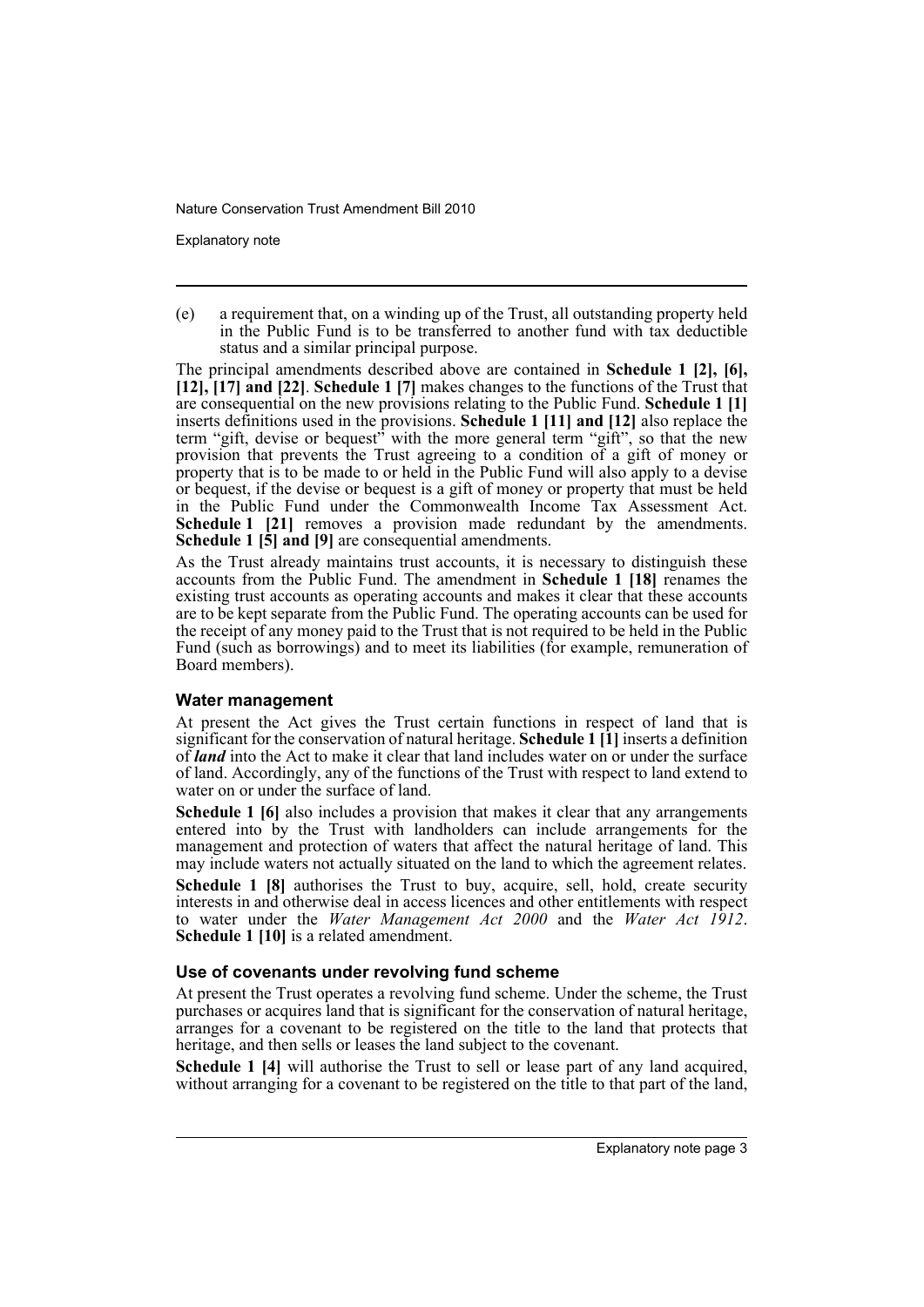Explanatory note

if the Trust decides that the part of the land concerned is of low or no conservation value. **Schedule 1 [3]** is a related amendment.

#### **Contents of Trust agreements**

**Schedule 1 [19]** permits Trust agreements to contain provisions that restrict the development of land the subject of the agreement. Development is given the same meaning as it has in the *Environmental Planning and Assessment Act 1979*, which includes the use of land, the subdivision of land, the erection of buildings on land and the carrying out of work on land. At present, only restrictions on the use of the land are expressly permitted (however, agreements can provide for any matters which the parties consider appropriate). A related amendment in **Schedule 1 [20]** makes it clear that a Trust agreement can include provisions that require a landholder to refrain from carrying out specified actions (such as development).

#### **Membership of Board of Trust**

The requirements for membership of the Board of the Trust are modified, to make it clear that a non-government member must have skills and experience (rather than capacities) in one or more of the following areas:

- (a) increasing public knowledge, understanding and appreciation of the importance of natural and cultural heritage by private landholders and other community members,
- (b) protection and conservation of natural heritage,
- (c) protection and conservation of cultural heritage,
- (d) management of natural resources, including agricultural land,
- (e) land use planning and operation of local councils,
- (f) marketing and fundraising,
- (g) economics and financial management,
- (h) governance and administration,
- (i) decision making and leadership.

The principal amendment is **Schedule 1 [14]**. **Schedule 1 [13], [15], [16] and [24]** are related amendments.

**Schedule 1 [25]** repeals a provision that allows members of the Board to appoint deputies.

#### **Review of Act**

**Schedule 1 [23]** provides for a further review of the Act to be carried out 5 years after the date of assent to the proposed Act.

#### **Savings and transitional**

**Schedule 1 [27]** enables the making of savings and transitional regulations as a consequence of the amendments.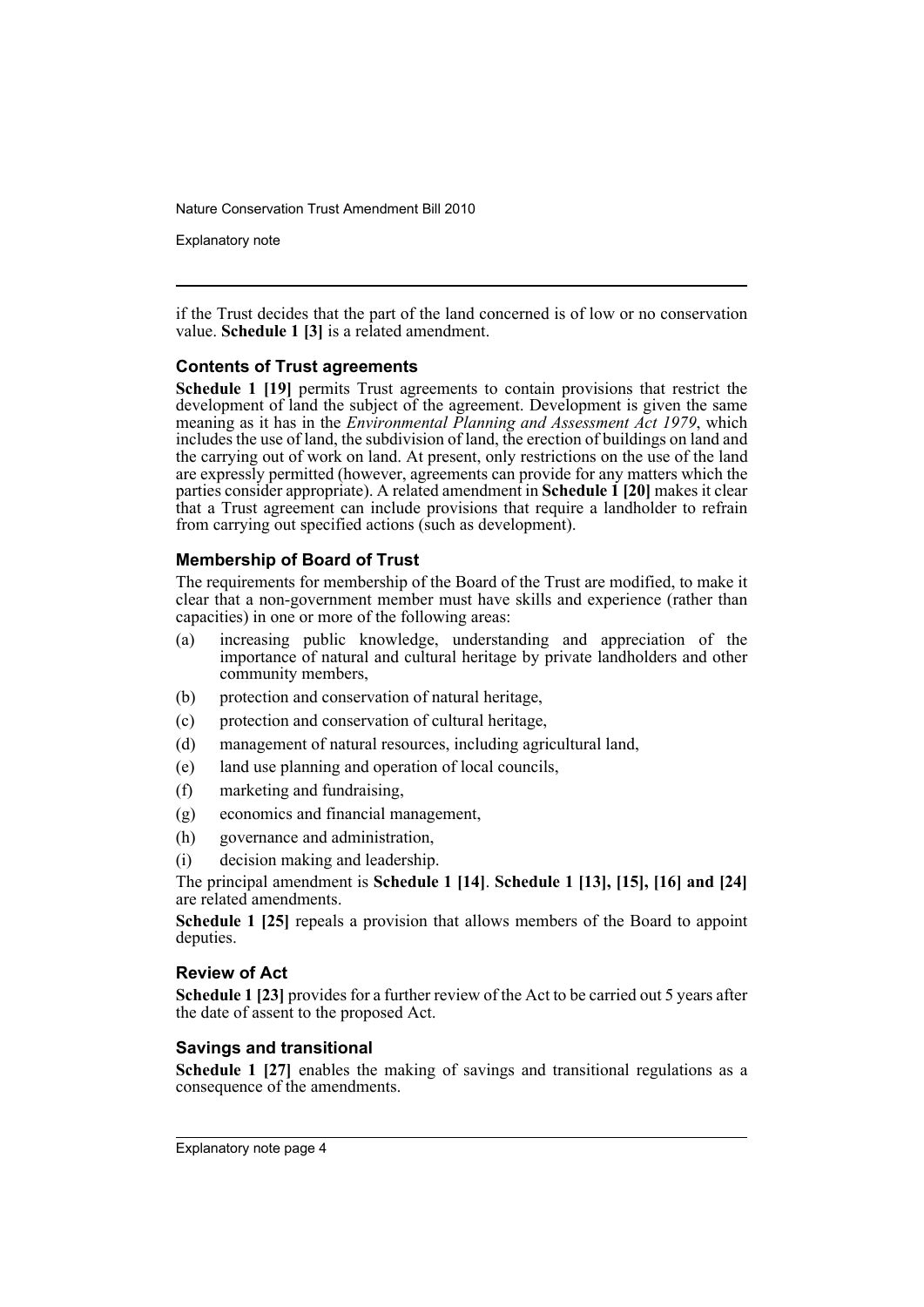Explanatory note

**Schedule 1 [28]** inserts specific transitional provisions relating to the amendments. **Schedule 1 [26]** is a consequential amendment.

### **Schedule 2 Amendment of National Parks and Wildlife Act 1974 No 80**

**Schedule 2** [1] makes it clear that conservation agreements entered into under the *National Parks and Wildlife Act 1974* can contain provisions for the purpose of the protection, conservation or management of waters.

**Schedule 2 [2]** is a consequential amendment.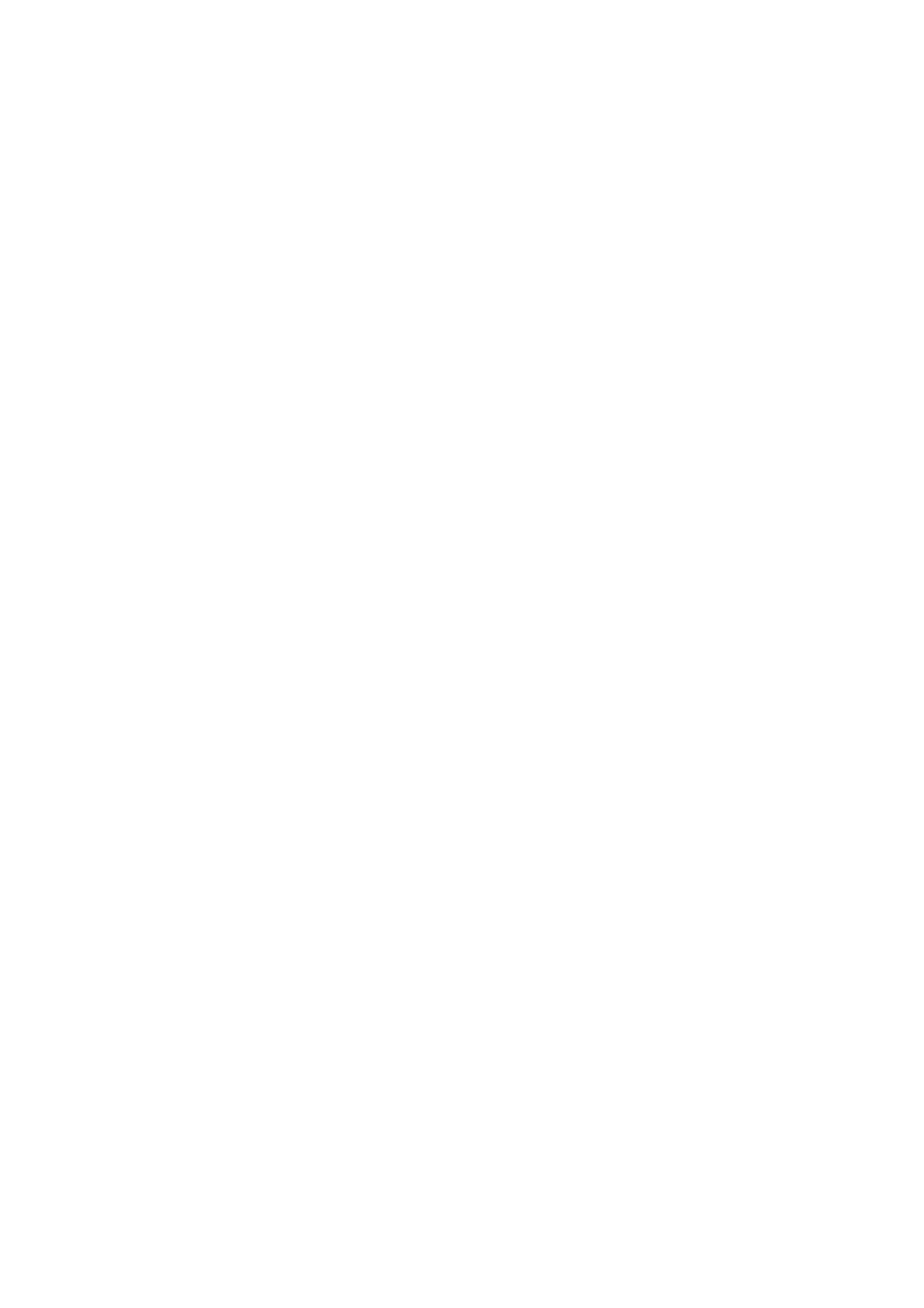First print



New South Wales

# **Nature Conservation Trust Amendment Bill 2010**

## **Contents**

|                                                                       | Page |
|-----------------------------------------------------------------------|------|
| Name of Act                                                           |      |
| Commencement                                                          | 2.   |
| Schedule 1 Amendment of Nature Conservation Trust<br>Act 2001 No 10   | 3    |
| Schedule 2 Amendment of National Parks and Wildlife<br>Act 1974 No 80 | 12.  |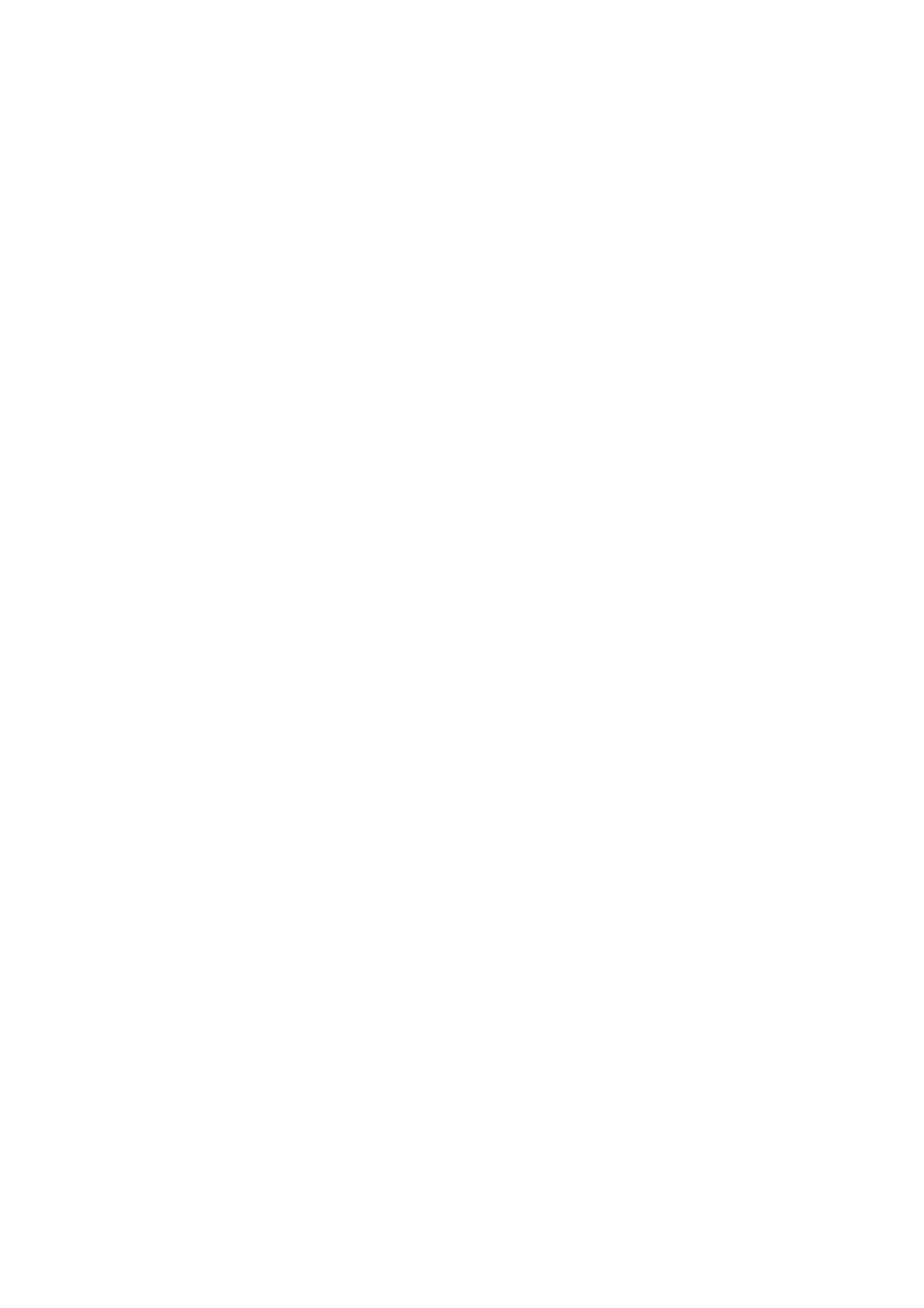

New South Wales

# **Nature Conservation Trust Amendment Bill 2010**

No , 2010

## **A Bill for**

An Act to amend the *Nature Conservation Trust Act 2001* to make further provision for the object, functions and membership of the Nature Conservation Trust of New South Wales, and to amend the *National Parks and Wildlife Act 1974* in relation to conservation agreements.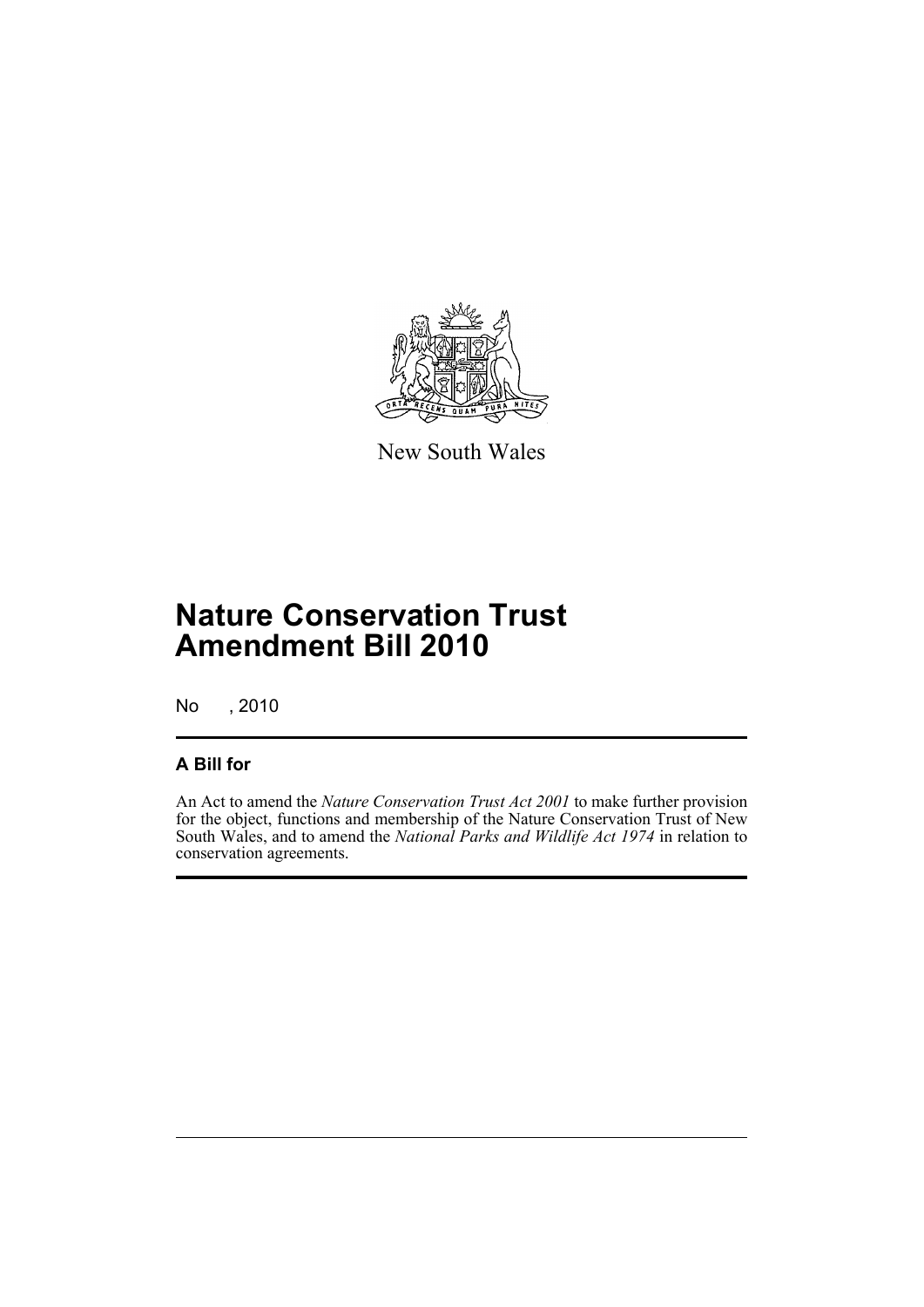<span id="page-9-1"></span><span id="page-9-0"></span>

|   | The Legislature of New South Wales enacts:                            |                |
|---|-----------------------------------------------------------------------|----------------|
| 1 | Name of Act                                                           | $\mathcal{P}$  |
|   | This Act is the <i>Nature Conservation Trust Amendment Act 2010</i> . | 3              |
|   | <b>Commencement</b>                                                   | $\overline{a}$ |
|   | This Act commences on 1 February 2011.                                | 5              |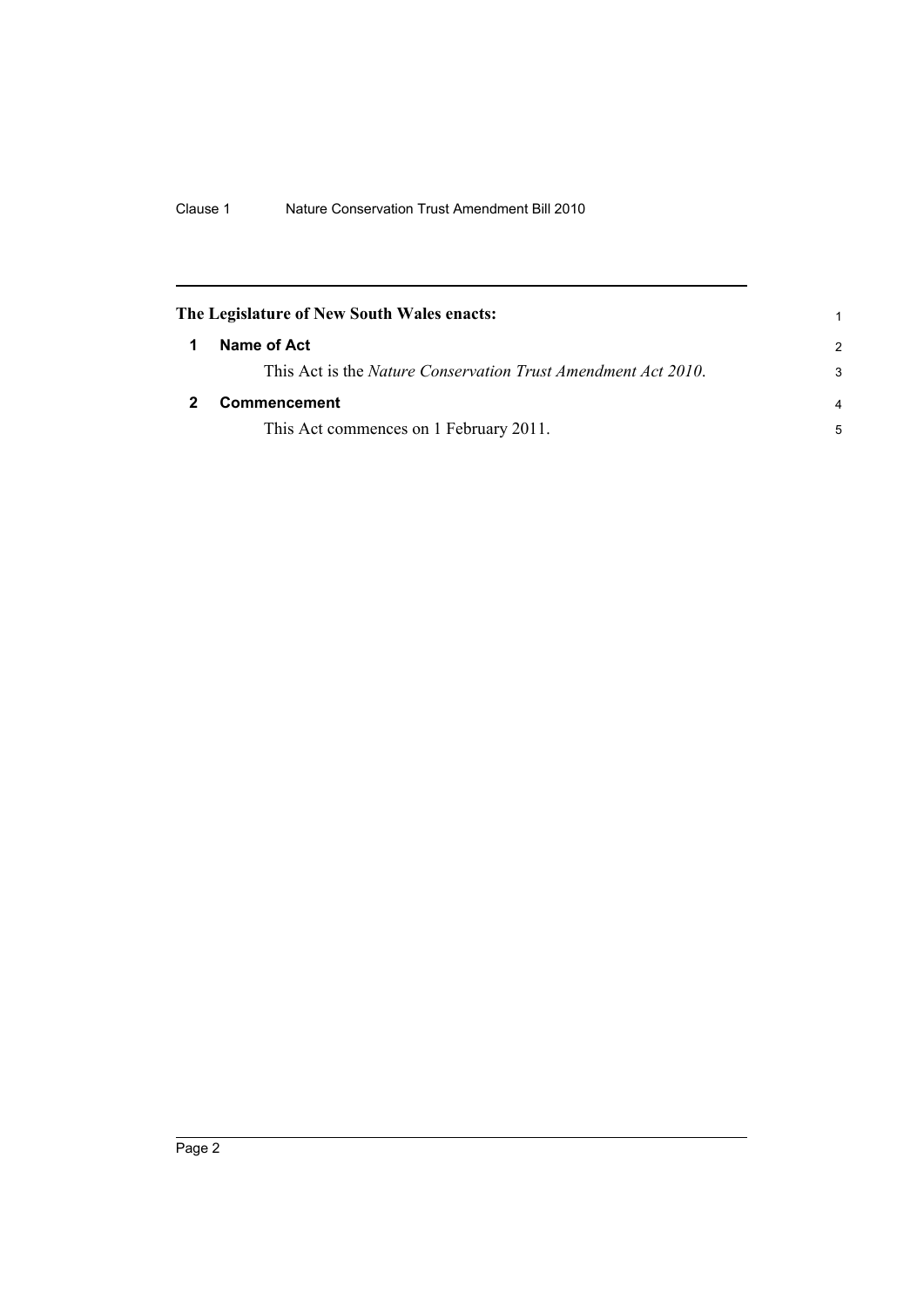Amendment of Nature Conservation Trust Act 2001 No 10 Schedule 1

<span id="page-10-0"></span>

|       | <b>Schedule 1</b>                           |     | <b>Amendment of Nature Conservation</b><br><b>Trust Act 2001 No 10</b>                                                                 | 1<br>$\overline{2}$ |  |
|-------|---------------------------------------------|-----|----------------------------------------------------------------------------------------------------------------------------------------|---------------------|--|
| [1]   | <b>Section 3 Definitions</b>                |     |                                                                                                                                        | 3                   |  |
|       | Insert in alphabetical order:               |     |                                                                                                                                        | 4                   |  |
|       |                                             |     | <b>Commonwealth Income Tax Assessment Act means the Income</b>                                                                         | 5                   |  |
|       |                                             |     | Tax Assessment Act 1997 of the Commonwealth.                                                                                           | 6                   |  |
|       |                                             |     | <i>land</i> includes any water on or under the surface of land.<br><b>Public Fund</b> means the Nature Conservation Trust of New South | 7<br>8              |  |
|       |                                             |     | Wales Public Fund established under section 27A.                                                                                       | 9                   |  |
| [2]   |                                             |     | Section 6 Meaning of "conservation priorities"                                                                                         | 10                  |  |
|       | section $6(1)$ .                            |     | Omit "the conservation of cultural heritage or natural heritage or both" from                                                          | 11<br>12            |  |
|       |                                             |     | Insert instead "the conservation of natural heritage (and any cultural heritage<br>associated with natural heritage)".                 | 13<br>14            |  |
| $[3]$ |                                             |     | Section 7 Meaning of "Revolving Fund Scheme"                                                                                           | 15                  |  |
|       | Omit section 7 (b) and (c). Insert instead: |     |                                                                                                                                        |                     |  |
|       |                                             | (b) | arranges for a protective covenant to be registered on the<br>title to the land, and                                                   | 17<br>18            |  |
|       |                                             | (c) | sells or leases the land subject to that protective covenant,<br>and                                                                   | 19<br>20            |  |
| [4]   | Section 7 (2) and (3)                       |     |                                                                                                                                        | 21                  |  |
|       |                                             |     | Insert at the end of section 7:                                                                                                        | 22                  |  |
|       | (2)                                         |     | The Trust may sell or lease any part of land that is bought or                                                                         | 23                  |  |
|       |                                             |     | acquired under the scheme, without arranging for a protective<br>covenant to be registered on the title to that part, if the Trust     | 24<br>25            |  |
|       |                                             |     | decides that the part of the land concerned is of low or no                                                                            | 26                  |  |
|       |                                             |     | conservation value. The proceeds of the sale or lease are to be<br>used under the scheme in the same way as the proceeds of sale or    | 27                  |  |
|       |                                             |     | lease of land the subject of a protective covenant.                                                                                    | 28<br>29            |  |
|       | (3)                                         |     | In this section, a <i>protective covenant</i> means a covenant the                                                                     | 30                  |  |
|       |                                             |     | purpose of which is to protect natural heritage (and any cultural<br>heritage associated with natural heritage).                       | 31<br>32            |  |
| [5]   | Part 2, Division 1, heading                 |     |                                                                                                                                        | 33                  |  |
|       |                                             |     | Omit "objects". Insert instead "object".                                                                                               | 34                  |  |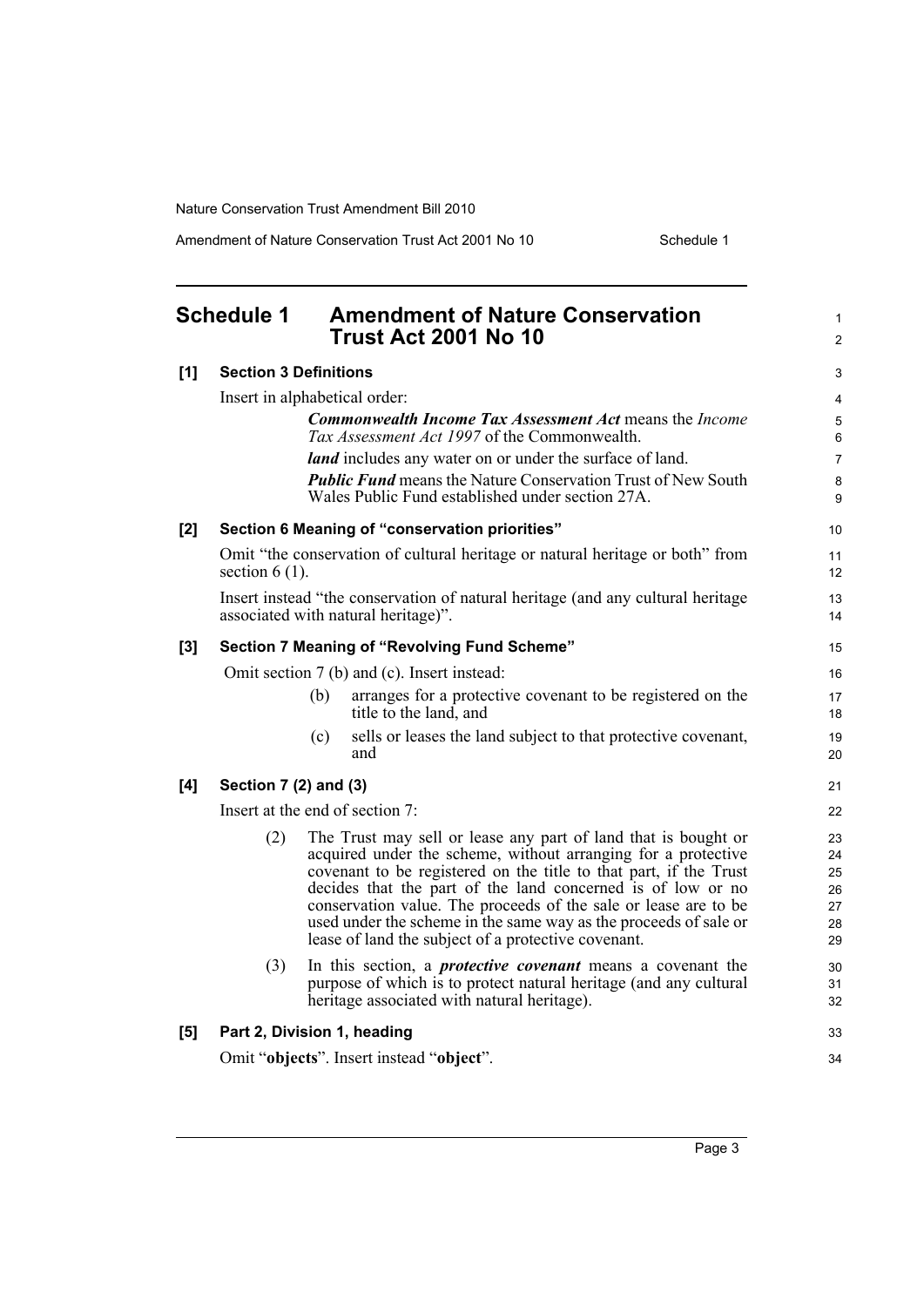Schedule 1 Amendment of Nature Conservation Trust Act 2001 No 10

| [6] |                                                                                                                | <b>Section 10</b> |                                                                                                                                                                                                                                                                                                                                                                                                     | 1                                    |  |  |  |
|-----|----------------------------------------------------------------------------------------------------------------|-------------------|-----------------------------------------------------------------------------------------------------------------------------------------------------------------------------------------------------------------------------------------------------------------------------------------------------------------------------------------------------------------------------------------------------|--------------------------------------|--|--|--|
|     | Omit the section. Insert instead:                                                                              |                   |                                                                                                                                                                                                                                                                                                                                                                                                     |                                      |  |  |  |
|     | <b>Object of Trust</b><br>10                                                                                   |                   |                                                                                                                                                                                                                                                                                                                                                                                                     |                                      |  |  |  |
|     |                                                                                                                | (1)               | The object of the Trust is to protect and enhance natural heritage<br>(including any cultural heritage associated with natural heritage)<br>by:                                                                                                                                                                                                                                                     | 4<br>5<br>6                          |  |  |  |
|     |                                                                                                                |                   | (a)<br>encouraging landholders to enter into co-operative<br>arrangements for the management and protection of urban<br>and rural land in private occupation that is significant for<br>the conservation of natural heritage (and any cultural<br>heritage associated with natural heritage), and                                                                                                   | $\overline{7}$<br>8<br>9<br>10<br>11 |  |  |  |
|     |                                                                                                                |                   | providing mechanisms for achieving conservation of that<br>(b)<br>heritage, and                                                                                                                                                                                                                                                                                                                     | 12<br>13                             |  |  |  |
|     |                                                                                                                |                   | knowledge,<br>(c)<br>promoting<br>public<br>appreciation<br>and<br>understanding of:                                                                                                                                                                                                                                                                                                                | 14<br>15<br>16                       |  |  |  |
|     | (i)<br>natural heritage (and any<br>cultural heritage<br>associated with natural heritage), and                |                   |                                                                                                                                                                                                                                                                                                                                                                                                     |                                      |  |  |  |
|     |                                                                                                                |                   | the importance of conserving that heritage.<br>(ii)                                                                                                                                                                                                                                                                                                                                                 | 18                                   |  |  |  |
|     |                                                                                                                | (2)               | The co-operative arrangements for the management and<br>protection of land may include arrangements for the management<br>and protection of any waters that affect the natural heritage of the<br>land (and any cultural heritage associated with natural heritage),<br>whether or not the waters are on or under the surface of the land.                                                          | 19<br>20<br>21<br>22<br>23           |  |  |  |
|     | (3)<br>The affairs of the Trust are to be conducted on a not-for-profit<br>basis.                              |                   |                                                                                                                                                                                                                                                                                                                                                                                                     |                                      |  |  |  |
|     |                                                                                                                | (4)               | The object of the Trust is also its principal purpose.<br>Note. For donations to the Public Fund maintained by the Trust to have<br>tax deductible status under Subdivision 30-E of the Commonwealth<br>Income Tax Assessment Act, the Trust must have as its principal<br>purpose the protection and enhancement of the natural environment or<br>a significant aspect of the natural environment. |                                      |  |  |  |
| [7] |                                                                                                                |                   | <b>Section 11 Functions of Trust</b>                                                                                                                                                                                                                                                                                                                                                                | 32                                   |  |  |  |
|     |                                                                                                                |                   | Omit section 11 (2). Insert instead:                                                                                                                                                                                                                                                                                                                                                                | 33                                   |  |  |  |
|     |                                                                                                                | (2)               | In particular, the Trust has the following functions:                                                                                                                                                                                                                                                                                                                                               | 34                                   |  |  |  |
|     |                                                                                                                |                   | to operate the Revolving Fund Scheme,<br>(a)                                                                                                                                                                                                                                                                                                                                                        | 35                                   |  |  |  |
|     | to establish and maintain the Public Fund and such other<br>(b)<br>funds as are appropriate to its activities, |                   |                                                                                                                                                                                                                                                                                                                                                                                                     |                                      |  |  |  |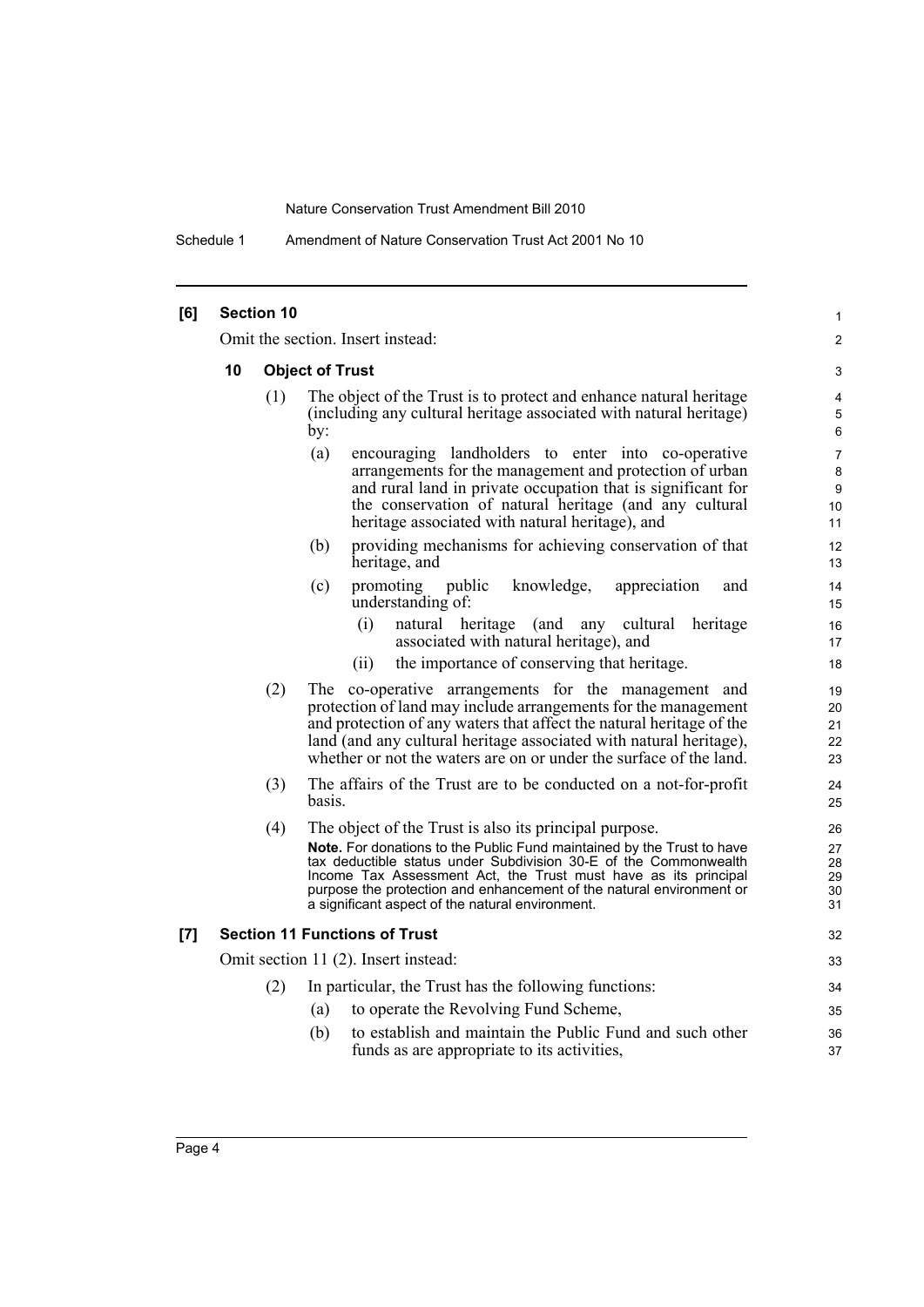|        |                                | (c)   | to raise money from organisations and the general public<br>to help fund its activities,                                                                                                                                                                          | 1<br>$\overline{2}$        |
|--------|--------------------------------|-------|-------------------------------------------------------------------------------------------------------------------------------------------------------------------------------------------------------------------------------------------------------------------|----------------------------|
|        |                                | (d)   | to use any gifts or contributions received by the Trust for<br>the protection and enhancement of natural heritage (and<br>any cultural heritage associated with natural heritage),                                                                                | 3<br>4<br>5                |
|        |                                | (e)   | to negotiate, enter into, monitor and enforce compliance<br>with Trust agreements,                                                                                                                                                                                | 6<br>$\overline{7}$        |
|        |                                | (f)   | to provide technical, financial and other assistance to<br>landholders generally, when the Trust considers it<br>appropriate to do so, for the purpose of facilitating the<br>achievement of conservation goals,                                                  | 8<br>9<br>10<br>11         |
|        |                                | (g)   | to provide education to the public on issues of<br>conservation,<br>and<br>land<br>management<br>ecological<br>sustainability.                                                                                                                                    | 12<br>13<br>14             |
|        | (3)                            |       | In this section, <i>gift</i> includes a devise or bequest.                                                                                                                                                                                                        | 15                         |
| [8]    |                                |       | <b>Section 12 Powers of Trust</b>                                                                                                                                                                                                                                 | 16                         |
|        |                                |       | Insert after section 12 $(2)$ $(b)$ :                                                                                                                                                                                                                             | 17                         |
|        |                                | (b1)  | to buy or otherwise acquire, sell, hold, create security<br>interests in and otherwise deal in access licences, holdings<br>in access licences and water authorities in any manner<br>permitted by the <i>Water Management Act 2000</i> or the<br>Water Act 1912, | 18<br>19<br>20<br>21<br>22 |
| [9]    | $(3)$ (a)                      |       | Sections 12 (2) (e) and (f) and 22 (1) (b) and (e), and Schedule 1, clause 5                                                                                                                                                                                      | 23<br>24                   |
|        |                                |       | Omit "objects" wherever occurring. Insert instead "object".                                                                                                                                                                                                       | 25                         |
| $[10]$ | <b>Section 12 (4)</b>          |       |                                                                                                                                                                                                                                                                   | 26                         |
|        | Insert after section $12(3)$ : |       |                                                                                                                                                                                                                                                                   | 27                         |
|        | (4)                            |       | In this section:                                                                                                                                                                                                                                                  | 28                         |
|        |                                | 1912. | <i>water authority</i> means a licence or permit under the <i>Water Act</i>                                                                                                                                                                                       | 29<br>30                   |
| $[11]$ |                                |       | Section 14 Acquisition of property by gift                                                                                                                                                                                                                        | 31                         |
|        |                                |       | Omit ", devise or bequest" wherever occurring.                                                                                                                                                                                                                    | 32                         |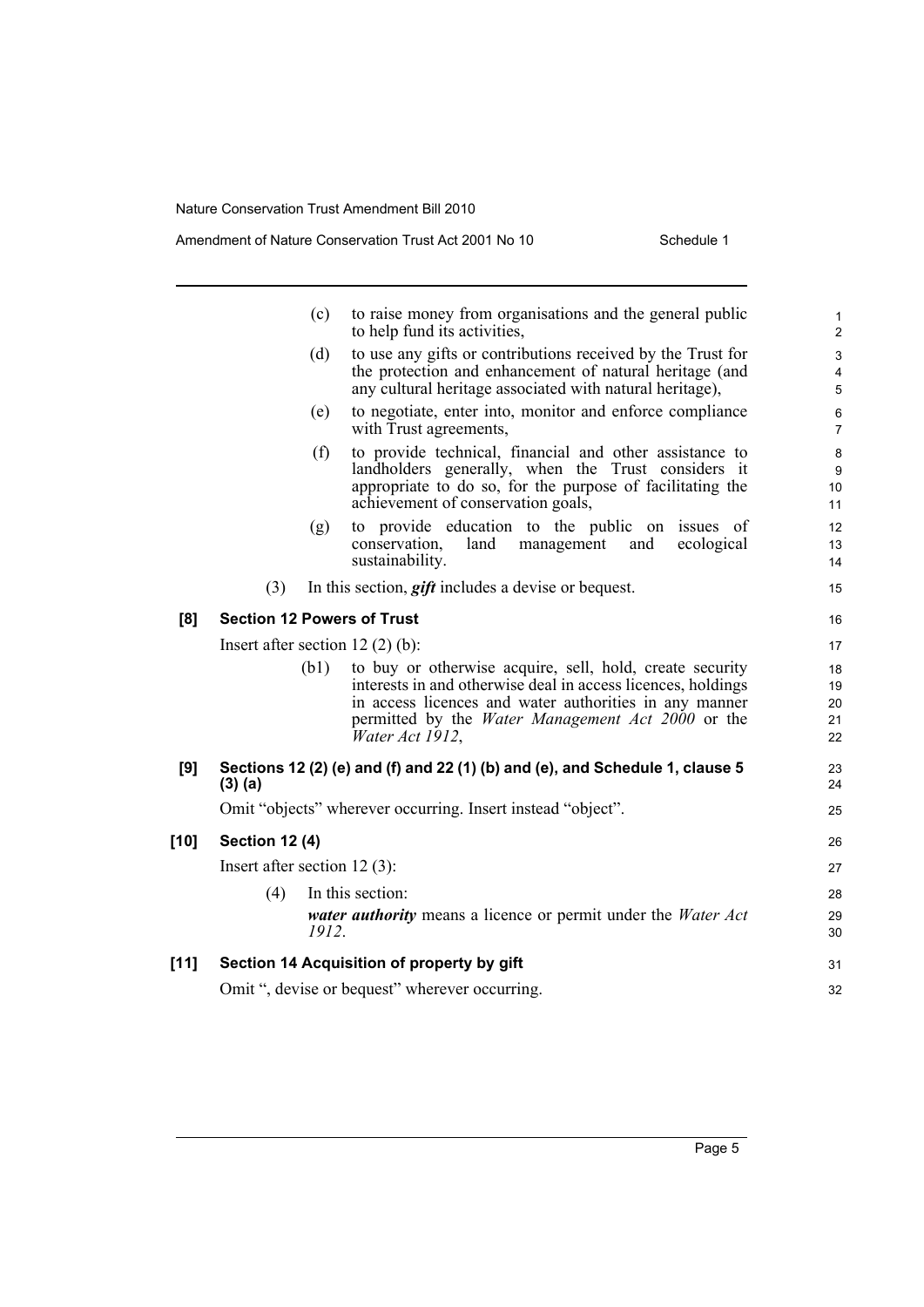Schedule 1 Amendment of Nature Conservation Trust Act 2001 No 10

| $[12]$ | Section 14 (4) and (5)                                                                                                                                                                             |                                |                                                                                                                                                                                                                   | 1                                                 |  |  |  |  |
|--------|----------------------------------------------------------------------------------------------------------------------------------------------------------------------------------------------------|--------------------------------|-------------------------------------------------------------------------------------------------------------------------------------------------------------------------------------------------------------------|---------------------------------------------------|--|--|--|--|
|        |                                                                                                                                                                                                    | Insert after section $14(3)$ : |                                                                                                                                                                                                                   |                                                   |  |  |  |  |
|        | (4)                                                                                                                                                                                                |                                | The Trust must not agree to any condition of a gift of money or<br>property that is made to or to be held in the Public Fund.                                                                                     | 2<br>$\ensuremath{\mathsf{3}}$<br>4<br>$\sqrt{5}$ |  |  |  |  |
|        |                                                                                                                                                                                                    |                                | Note. Gifts of money or property made to the Public Fund may be used<br>only for the principal purpose of the Trust.                                                                                              |                                                   |  |  |  |  |
|        | (5)                                                                                                                                                                                                |                                | In this section, <i>gift</i> includes a devise or bequest.                                                                                                                                                        | $\overline{7}$                                    |  |  |  |  |
| $[13]$ |                                                                                                                                                                                                    |                                | <b>Section 18 Members of Board</b>                                                                                                                                                                                | 8                                                 |  |  |  |  |
|        |                                                                                                                                                                                                    |                                | Omit section 18 (1) (c). Insert after section 18 (1) (a):                                                                                                                                                         | 9                                                 |  |  |  |  |
|        |                                                                                                                                                                                                    | (b)                            | 8 are to be non-government members, being members of<br>the public (any one or more of whom may be a<br>representative of any non-government agency).                                                             | 10<br>11<br>12                                    |  |  |  |  |
| $[14]$ | Section 18 (2) and (3)                                                                                                                                                                             |                                |                                                                                                                                                                                                                   | 13                                                |  |  |  |  |
|        | Omit the subsections. Insert instead:                                                                                                                                                              |                                |                                                                                                                                                                                                                   |                                                   |  |  |  |  |
|        | (2)<br>The Minister is not to appoint a non-government member to the<br>Board unless the Minister is satisfied that the person has skills<br>and experience in one or more of the following areas: |                                |                                                                                                                                                                                                                   | 15<br>16<br>17                                    |  |  |  |  |
|        |                                                                                                                                                                                                    | (a)                            | public knowledge, understanding<br>increasing<br>and<br>appreciation of the importance of natural and cultural<br>heritage by private landholders and other community<br>members,                                 | 18<br>19<br>20<br>21                              |  |  |  |  |
|        |                                                                                                                                                                                                    | (b)                            | protection and conservation of natural heritage,                                                                                                                                                                  | 22                                                |  |  |  |  |
|        |                                                                                                                                                                                                    | (c)                            | protection and conservation of cultural heritage,                                                                                                                                                                 | 23                                                |  |  |  |  |
|        |                                                                                                                                                                                                    | (d)                            | management of natural resources, including agricultural<br>land,                                                                                                                                                  | 24<br>25                                          |  |  |  |  |
|        |                                                                                                                                                                                                    | (e)                            | land use planning and operation of local councils,                                                                                                                                                                | 26                                                |  |  |  |  |
|        |                                                                                                                                                                                                    | (f)                            | marketing and fundraising,                                                                                                                                                                                        | 27                                                |  |  |  |  |
|        |                                                                                                                                                                                                    | (g)                            | economics and financial management,                                                                                                                                                                               | 28                                                |  |  |  |  |
|        |                                                                                                                                                                                                    | (h)                            | governance and administration,                                                                                                                                                                                    | 29                                                |  |  |  |  |
|        |                                                                                                                                                                                                    | (i)                            | decision making and leadership.                                                                                                                                                                                   | 30                                                |  |  |  |  |
|        | (3)                                                                                                                                                                                                |                                | The Minister is to ensure, as far as is possible, that the<br>composition of the Board is such that the members of the Board<br>together have all of the skills and experience specified in<br>subsection $(2)$ . | 31<br>32<br>33<br>34                              |  |  |  |  |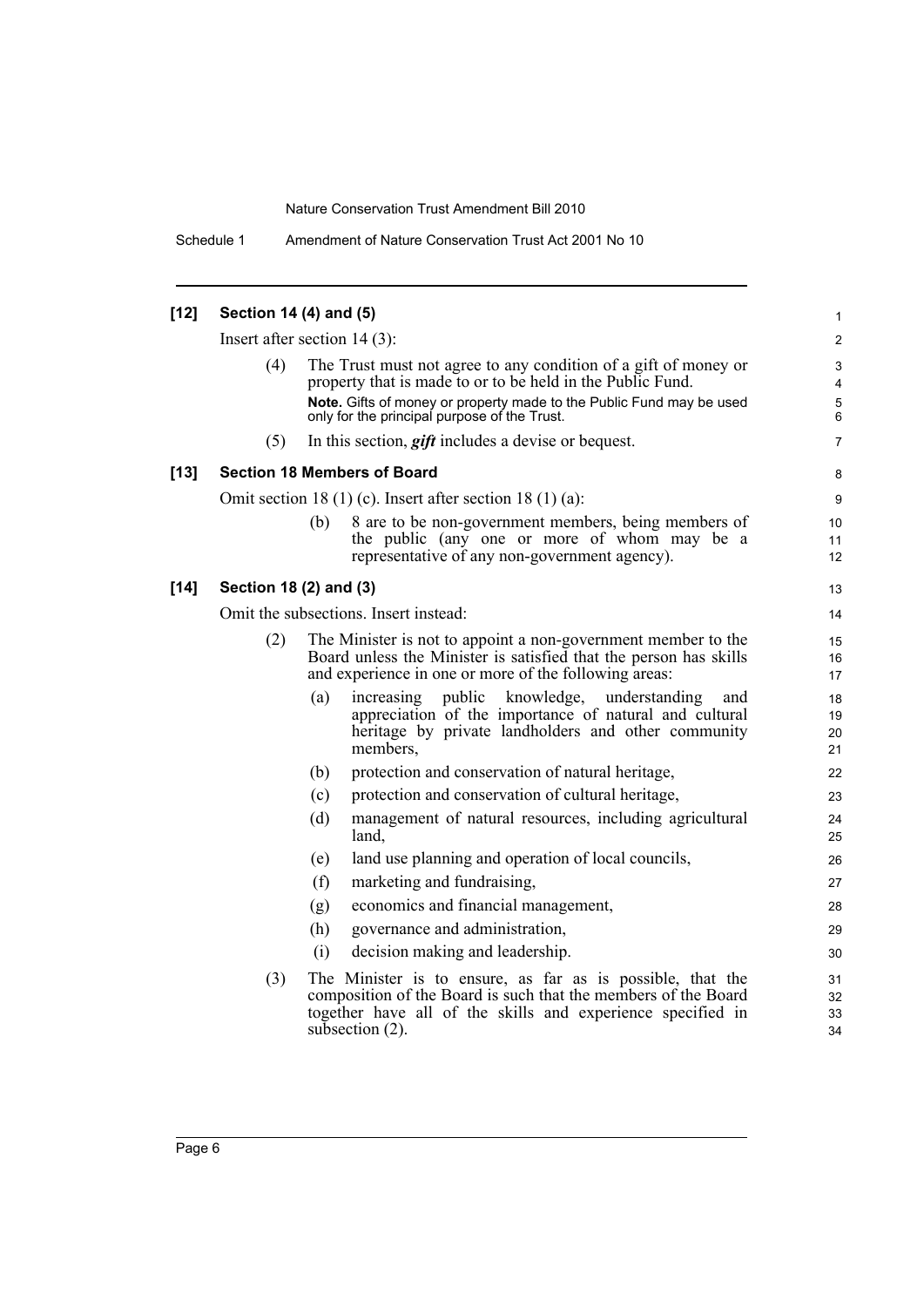| Amendment of Nature Conservation Trust Act 2001 No 10 | Schedule 1 |
|-------------------------------------------------------|------------|
|-------------------------------------------------------|------------|

| $[15]$ | Section 19 Appointment of non-government members of Board                                                     |     |                          |                                                                                                                                                                                                                           | $\mathbf{1}$         |
|--------|---------------------------------------------------------------------------------------------------------------|-----|--------------------------|---------------------------------------------------------------------------------------------------------------------------------------------------------------------------------------------------------------------------|----------------------|
|        | 18 (1) (c)" from section 19 (1).                                                                              |     |                          | Omit "the appointment of the members of the Board referred to in section                                                                                                                                                  | $\overline{2}$<br>3  |
|        | Insert instead "the appointment of non-government members of the Board".                                      |     |                          |                                                                                                                                                                                                                           | 4                    |
| $[16]$ |                                                                                                               |     | Section 19 (3) (b)       |                                                                                                                                                                                                                           | 5                    |
|        |                                                                                                               |     |                          | Omit the paragraph. Insert instead:                                                                                                                                                                                       | 6                    |
|        |                                                                                                               |     | (b)                      | the particular skills and experience that an appointee will<br>be required to have,                                                                                                                                       | $\overline{7}$<br>8  |
| $[17]$ | <b>Section 27A</b>                                                                                            |     |                          |                                                                                                                                                                                                                           | 9                    |
|        |                                                                                                               |     | Insert after section 27: |                                                                                                                                                                                                                           | 10                   |
|        | 27A                                                                                                           |     | <b>Public Fund</b>       |                                                                                                                                                                                                                           | 11                   |
|        |                                                                                                               | (1) |                          | The Trust is to establish and maintain a public fund for the<br>principal purpose of the Trust.                                                                                                                           | 12<br>13             |
|        |                                                                                                               | (2) |                          | The fund is to be called the Nature Conservation Trust of New<br>South Wales Public Fund.                                                                                                                                 | 14<br>15             |
|        | (3)<br>The Public Fund is not-for-profit.                                                                     |     | 16                       |                                                                                                                                                                                                                           |                      |
|        |                                                                                                               | (4) |                          | The following are to be held in the Public Fund:                                                                                                                                                                          | 17                   |
|        |                                                                                                               |     | (a)                      | all gifts of money or property made for the principal<br>purpose of the Trust that are to be made to the Public Fund<br>under section 30-130 of the Commonwealth Income Tax<br>Assessment Act,                            | 18<br>19<br>20<br>21 |
|        |                                                                                                               |     | (b)                      | all contributions made in relation to a fundraising event<br>held for the principal purpose of the Trust that are to be<br>made to the Public Fund under section 30-130 of the<br>Commonwealth Income Tax Assessment Act, | 22<br>23<br>24<br>25 |
|        |                                                                                                               |     | (c)                      | any money received by the Trust because of such gifts or<br>contributions.                                                                                                                                                | 26<br>27             |
|        |                                                                                                               | (5) |                          | No other money or property is to be held in the Public Fund.                                                                                                                                                              | 28                   |
|        | (6)<br>Money and property held in the Public Fund may be used by the<br>Trust only for its principal purpose. |     |                          | 29<br>30                                                                                                                                                                                                                  |                      |
|        |                                                                                                               | (7) |                          | Money held in the Public Fund is to be paid into an account kept,<br>for the purposes of the Public Fund, with an authorised<br>deposit-taking institution.                                                               | 31<br>32<br>33       |
|        |                                                                                                               | (8) |                          | The Trust must comply with any requirements made of it in<br>connection with registration as an environmental organisation                                                                                                | 34<br>35             |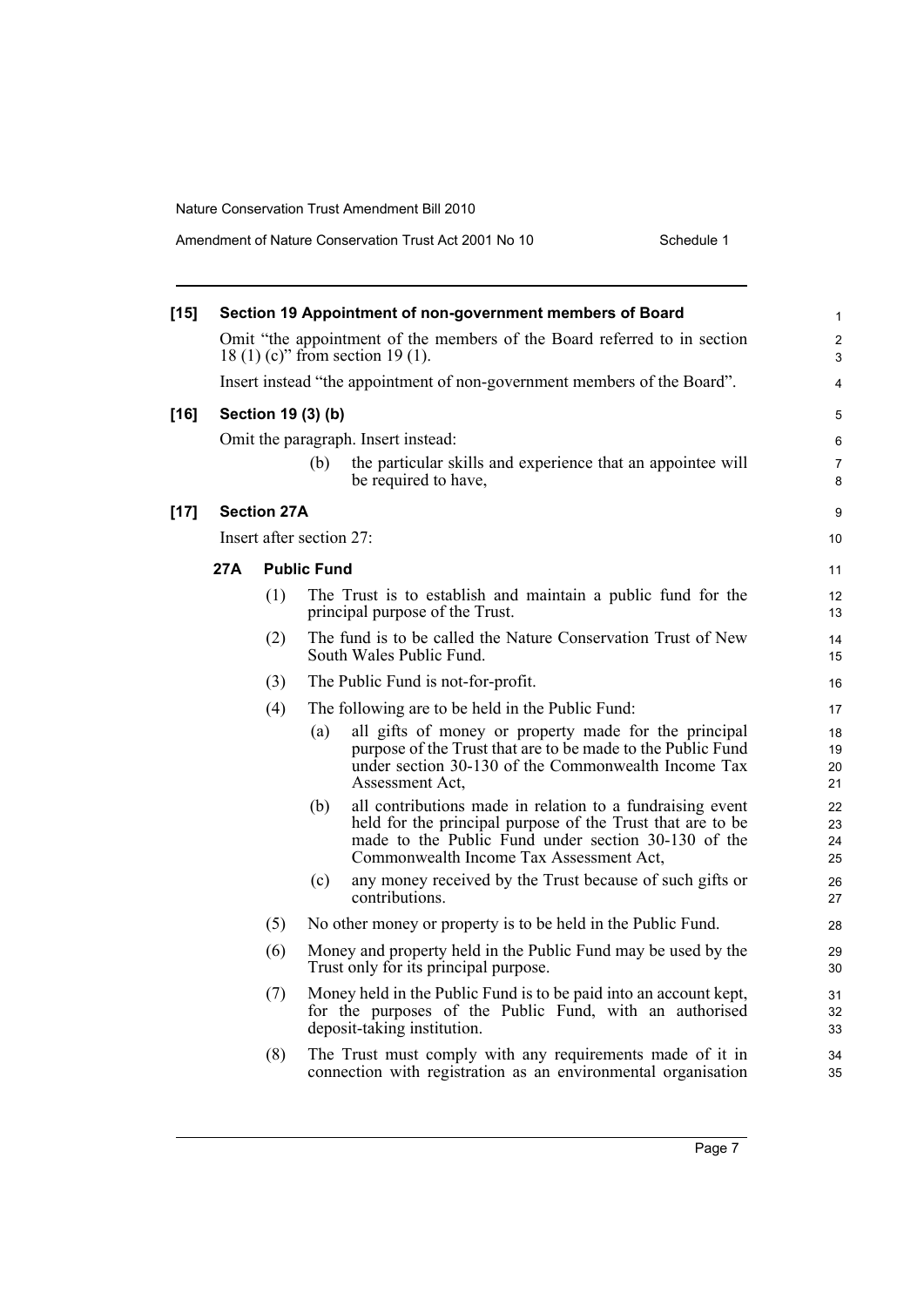under Subdivision 30-E of the Commonwealth Income Tax Assessment Act. (9) In particular, the Trust must: (a) comply with any rules made by the Treasurer and the Environment Minister under Subdivision 30-E of the Commonwealth Income Tax Assessment Act to ensure that gifts or contributions made to the Public Fund are used only for its principal purpose, and (b) provide to the Environment Secretary under Subdivision 30-E of the Commonwealth Income Tax Assessment Act, within 4 months after the end of each financial year of the Trust, any statistical information about gifts or contributions made to the Public Fund during that financial year required for the purposes of compliance with that Act. (10) The Trust must appoint a management committee to manage the Public Fund on its behalf. **[18] Section 28** Omit the section. Insert instead: **28 Operating accounts** (1) The Trust is to establish and maintain an account (an *operating account*) that is separate from the account kept for the purposes of the Public Fund. (2) More than one operating account may be established. (3) There is to be paid into an operating account: (a) all money received by or on account of the Trust that is not required to be held in the Public Fund, and (b) the proceeds of investment of such money, and (c) all money borrowed by or advanced to the Trust, and (d) all money directed to be paid into an operating account by or under this or any other Act. (4) The money in an operating account may, subject to the terms of any trust or condition affecting that money or any part of it, be applied for any one or more of the following purposes: (a) providing the remuneration of the members of the Board and the Chief Executive Officer and other staff of the Trust, (b) discharging the liabilities incurred by the Trust in the exercise of its functions, 1 2 3 4 5 6 7 8  $\alpha$ 10 11 12 13 14 15 16 17 18 19  $20$ 21 22 23 24 25 26 27 28 29 30 31 32 33 34 35 36 37 38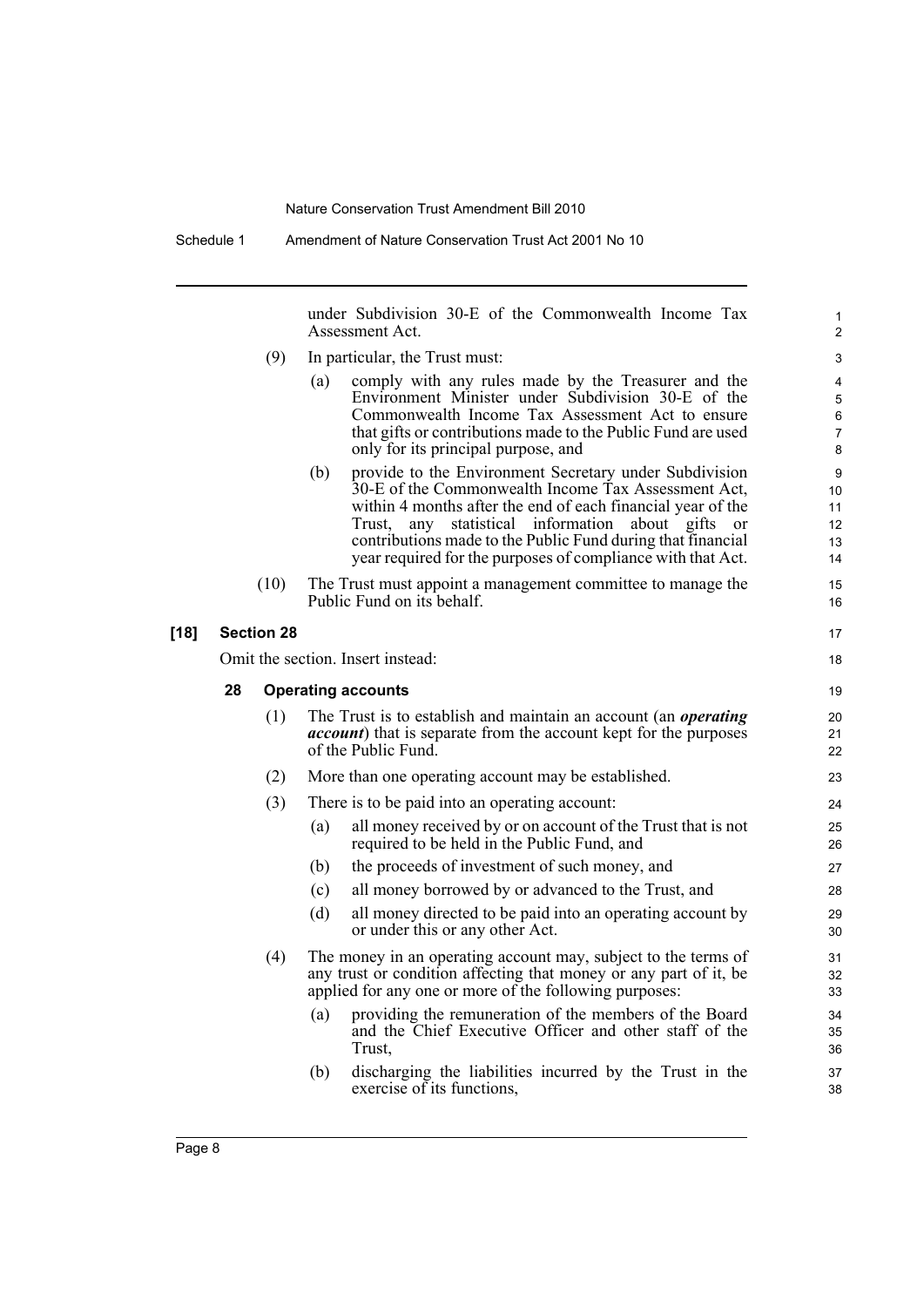|        |     |                    | Amendment of Nature Conservation Trust Act 2001 No 10<br>Schedule 1                                                                                                                                                                                    |                                |
|--------|-----|--------------------|--------------------------------------------------------------------------------------------------------------------------------------------------------------------------------------------------------------------------------------------------------|--------------------------------|
|        |     |                    | any other purpose authorised by or under this or any other<br>(c)<br>Act.                                                                                                                                                                              | $\mathbf{1}$<br>$\overline{2}$ |
|        |     | (5)                | An operating account is to be kept with an authorised<br>deposit-taking institution.                                                                                                                                                                   | 3<br>4                         |
| $[19]$ |     |                    | <b>Section 33 Contents of agreement</b>                                                                                                                                                                                                                | 5                              |
|        |     |                    | Omit section 33 (1) (b). Insert instead:                                                                                                                                                                                                               | 6                              |
|        |     |                    | restrictions on the development (within the meaning of the<br>(b)<br><i>Environmental Planning and Assessment Act 1979</i> ) of land<br>or specified areas of land,                                                                                    | 7<br>8<br>9                    |
|        |     |                    | Note. Development, as defined by the Environmental Planning<br>and Assessment Act 1979, includes the use of land, the<br>subdivision of land, the erection of buildings on land and the<br>carrying out of work on land.                               | 10<br>11<br>12<br>13           |
| $[20]$ |     | Section 33 (1) (f) |                                                                                                                                                                                                                                                        | 14                             |
|        |     |                    | Insert "or to refrain from carrying out specified actions" after "actions".                                                                                                                                                                            | 15                             |
| $[21]$ |     |                    | <b>Section 44 Winding up</b>                                                                                                                                                                                                                           | 16                             |
|        |     |                    | Omit section 44 (4).                                                                                                                                                                                                                                   | 17                             |
| $[22]$ |     | <b>Section 44A</b> |                                                                                                                                                                                                                                                        | 18                             |
|        |     |                    | Insert after section 44:                                                                                                                                                                                                                               | 19                             |
|        | 44A |                    | Distribution of outstanding property on winding up                                                                                                                                                                                                     | 20                             |
|        |     | (1)                | On a winding up of the Trust, the liquidator is to transfer any<br>outstanding property held in the Public Fund after the Trust is<br>wound up to a tax exempt fund that is maintained for a similar<br>purpose to the principal purpose of the Trust. | 21<br>22<br>23<br>24           |
|        |     | (2)                | A tax exempt fund is a fund that is on the register of<br>environmental organisations kept under Subdivision 30-E of the<br>Commonwealth Income Tax Assessment Act.                                                                                    | 25<br>26<br>27                 |
|        |     | (3)                | Preference is to be given to a tax exempt fund that is used for the<br>protection of the natural heritage (and any cultural heritage<br>associated with natural heritage) of New South Wales.                                                          | 28<br>29<br>30                 |
|        |     | (4)                | The liquidator may also transfer any other outstanding property<br>of the Trust after the Trust is wound up to that tax exempt fund or<br>to any other body or fund having a similar purpose to the<br>principal purpose of the Trust.                 | 31<br>32<br>33<br>34           |
|        |     | (5)                | Preference is to be given to a fund used for, or a body that has<br>functions with respect to, the protection of the natural heritage                                                                                                                  | 35<br>36                       |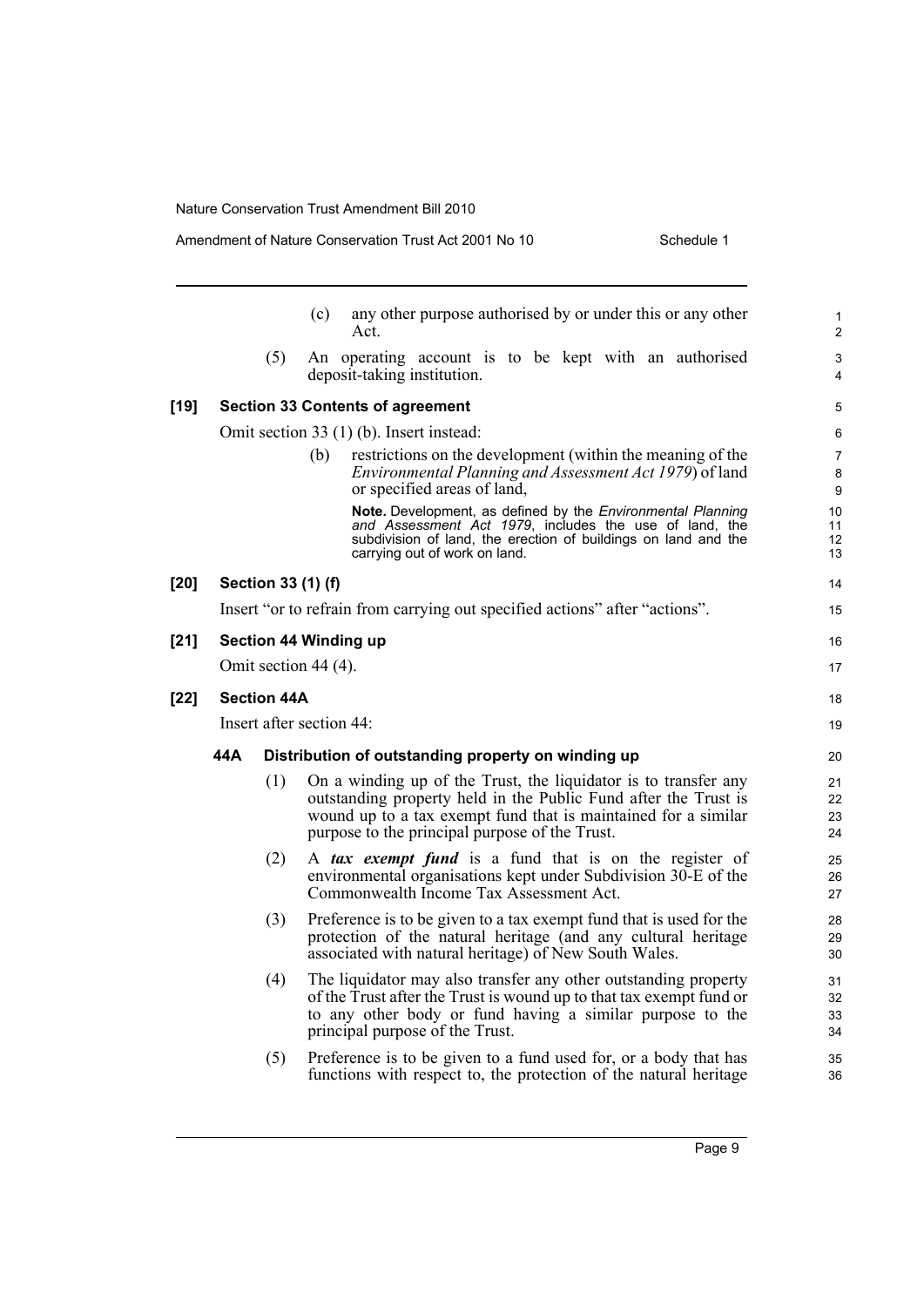| $[27]$ |                  | Schedule 2, clause 1<br>Insert at the end of clause $1(1)$ :<br>Nature Conservation Trust Amendment Act 2010                                                            | 26<br>27 |
|--------|------------------|-------------------------------------------------------------------------------------------------------------------------------------------------------------------------|----------|
|        | Part 1           | <b>General</b>                                                                                                                                                          | 25       |
| $[26]$ |                  | <b>Schedule 2 Savings and transitional provisions</b><br>Insert before clause 1:                                                                                        |          |
|        | Omit the clause. |                                                                                                                                                                         | 22       |
| $[25]$ |                  | Schedule 1, clause 4                                                                                                                                                    | 21       |
|        | (2)              | The remuneration is to be paid from an operating account.                                                                                                               |          |
|        |                  | the regulations may specify,<br>(b)<br>whichever is the lesser.                                                                                                         |          |
|        |                  | plan in respect of the member, or                                                                                                                                       |          |
|        |                  | as:<br>the Board may from time to time determine in its business<br>(a)                                                                                                 |          |
|        | (1)              | A non-government member is entitled to be paid such<br>remuneration (including travelling and subsistence allowances)                                                   |          |
|        | 3                | <b>Remuneration</b>                                                                                                                                                     |          |
|        |                  | Omit clause 3. Insert instead:                                                                                                                                          |          |
| $[24]$ |                  | Schedule 1 Members and procedure of the Board                                                                                                                           |          |
|        |                  | Insert instead "from the date of assent to the Nature Conservation Trust<br>Amendment Act 2010".                                                                        |          |
|        |                  | Omit "from the date of assent to this Act" from section 51 (2).                                                                                                         |          |
| $[23]$ |                  | <b>Section 51 Review of Act</b>                                                                                                                                         |          |
|        | (6)              | This section applies despite the provisions of the Corporations<br>Act 2001 of the Commonwealth, as applied by this Act to a<br>winding up or dissolution of the Trust. |          |
|        |                  | (and any cultural heritage associated with natural heritage) of<br>New South Wales.                                                                                     |          |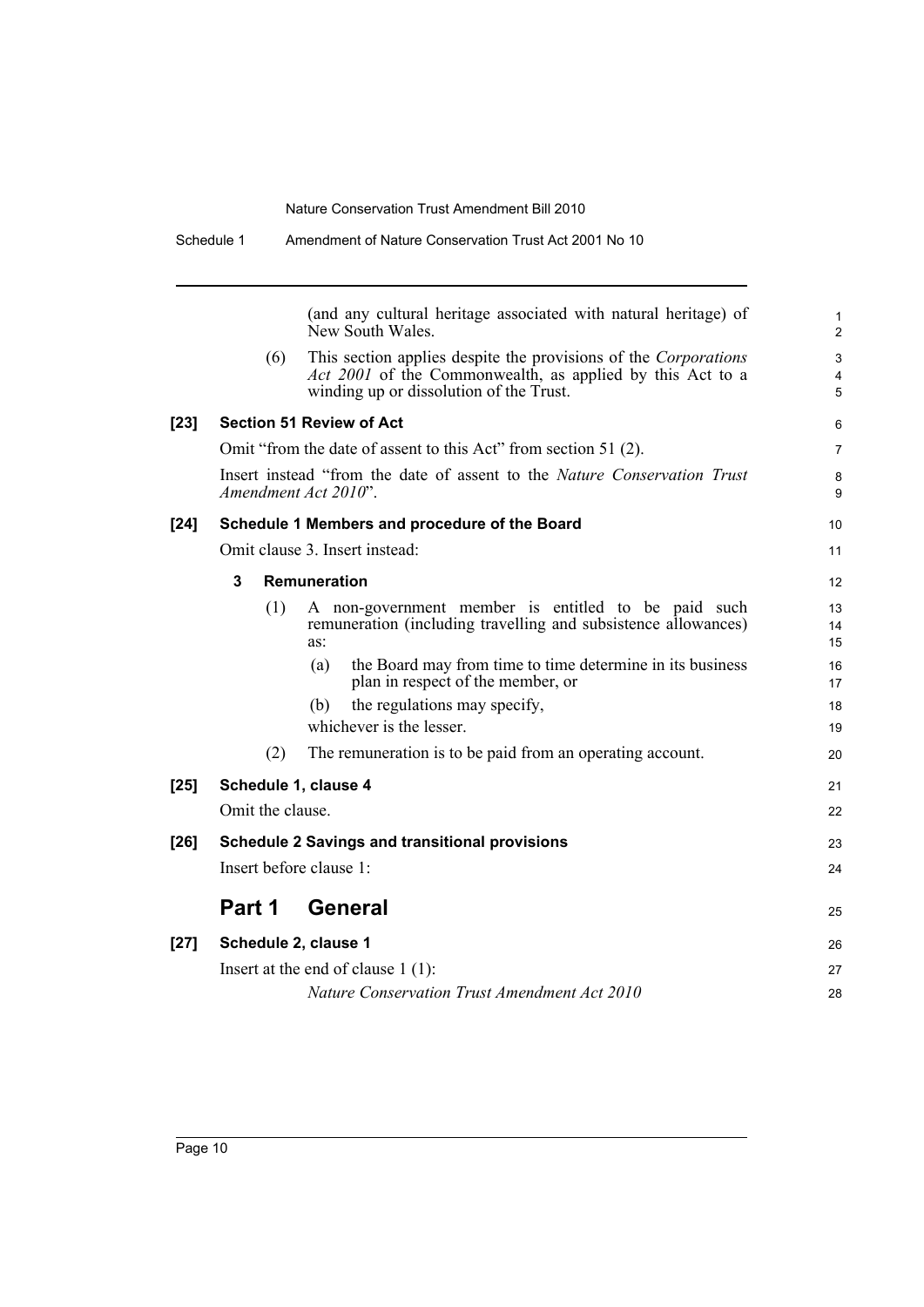#### Amendment of Nature Conservation Trust Act 2001 No 10 Schedule 1

1 2

3 4 5

### **[28] Schedule 2, Part 2** Insert after clause 1: **Part 2 Provisions consequent on enactment of Nature Conservation Trust Amendment Act 2010 2 Changes to membership arrangements** (1) An amendment made to section 18 by the *Nature Conservation Trust Amendment Act 2010* applies only in respect of the appointment of a non-government member to the Board that is made on or after the commencement of the amendment. (2) On the repeal of clause 4 of Schedule 1 by the *Nature Conservation Trust Amendment Act 2010*, the appointment of any deputy to a member is revoked. **3 Establishment of Public Fund and related changes** (1) The Public Fund amendments apply only in respect of money and property received by the Trust on or after the commencement of the amendments. (2) Any Trust Account established under section 28 before the commencement of the Public Fund amendments becomes, on the commencement of those amendments, an operating account. (3) The *Public Fund amendments* are the amendments made to section 14 and Division 4 of Part 2 of this Act by the *Nature Conservation Trust Amendment Act 2010*.

Page 11